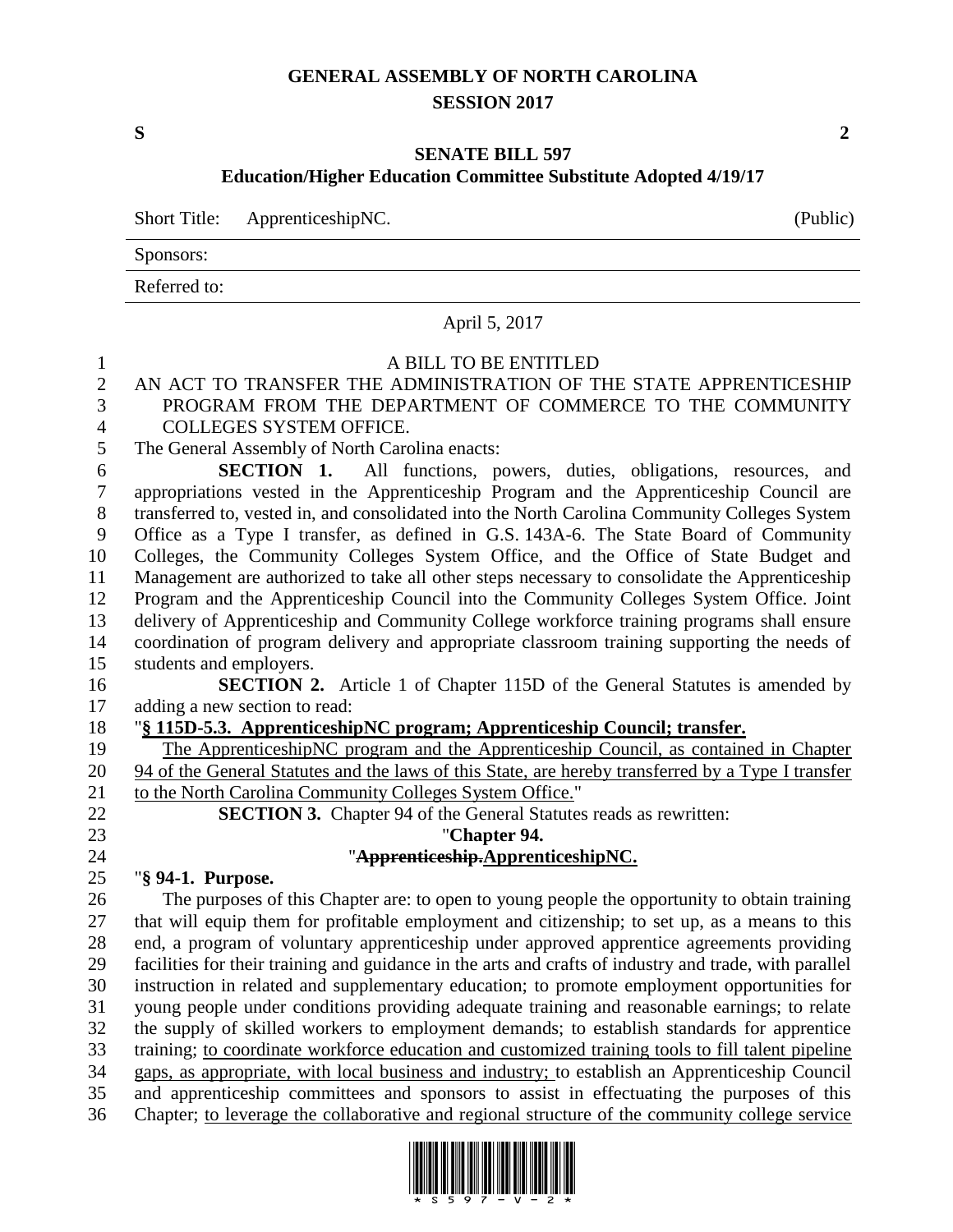#### **General Assembly Of North Carolina Session 2017**

 areas with the Collaboration for Prosperity Zones set out in G.S. 143B-28.1; to provide for a 2 Director of ApprenticeshipApprenticeshipNC within the Department of Commerce; Community Colleges System Office; to provide for reports to the legislature and to the public regarding the status of apprentice training in the State; to establish a procedure for the determination of apprentice agreement controversies; and to accomplish related ends. "**§ 94-2. Apprenticeship Council.** The Secretary of CommerceState Board of Community Colleges shall appoint an Apprenticeship Council composed of four representatives each from employer and employee organizations respectively and three representatives from the public at large. One State official designated by the Department of Public Instruction and one State official designated by the Department of Community CollegesCommerce shall be a member ex officio of said council, 12 without vote. The terms of office of the members of the Apprenticeship Council first appointed 13 by the Secretary of Commerce shall expire asshall be designated by the Secretary at the time of making the appointment: two representatives each of employers and employees, being appointed for one year and one representative of the public at large being appointed for two years; and one representative each of employers, employees, and the public at large being 17 appointed for a term of three years. State Board. Any member appointed to fill a vacancy occurring prior to the expiration of the term of his or her predecessor shall be appointed for the remainder of said term. Each member of the Council not otherwise compensated by public moneys, shall be reimbursed for transportation and shall receive such per diem compensation as is provided generally for boards and commissions under the biennial maintenance appropriation 22 acts for each day spent in attendance at meetings of the Apprenticeship Council. The Secretary of CommerceState Board of Community Colleges shall annually appoint one member of the Council to act as its chairman. 25 The Apprenticeship Council shall meet at the call of the Secretary of CommerceState Board 26 of Community Colleges and shall aid himthe State Board and the Community Colleges System

27 Office in formulating policies for the effective administration of this Chapter. Subject to the 28 approval of the Secretary, the The Apprenticeship Council shall establish standards for 29 apprentice agreement agreements which in no case shall be lower than those prescribed by this Chapter, shall issue suchrecommend rules and regulations to the State Board of Community Colleges as may be necessary to carry out the intent and purposes of said Chapter, and shall perform such other functions as the SecretaryState Board of Community Colleges may direct. Not less than once a year the Apprenticeship Council shall make a report through the SecretaryCommunity Colleges System Office of its activities and findings to the legislature and to the public.

## "**§ 94-3. Director of Apprenticeship.ApprenticeshipNC.**

 The Secretary of CommerceState Board of Community Colleges is hereby directed to 38 appoint a Director of ApprenticeshipApprenticeshipNC, which appointment shall be subject to 39 the confirmation of the State Apprenticeship Council by a majority vote. The Secretary of CommerceUpon the recommendation of the Director, the State Board of Community Colleges is further authorized to appoint and employ such clerical, technical, and professional help as shall be necessary to effectuate the purposes of this Chapter. The Director shall supervise clerical, technical, and professional staff appointed to administer the ApprenticeshipNC program.

#### "**§ 94-4. Powers and duties of Director of Apprenticeship.ApprenticeshipNC.**

46 The Director, under the supervision of the Secretary of CommercePresident of the North Carolina Community College System or the President's designee and with the advice and guidance of the Apprenticeship Council is authorized to administer the provisions of this Chapter; in cooperation with the Apprenticeship Council and apprenticeship committees and sponsors, to set up conditions and training standards for apprentice agreements, which conditions or standards shall in no case be lower than those prescribed by this Chapter; to act as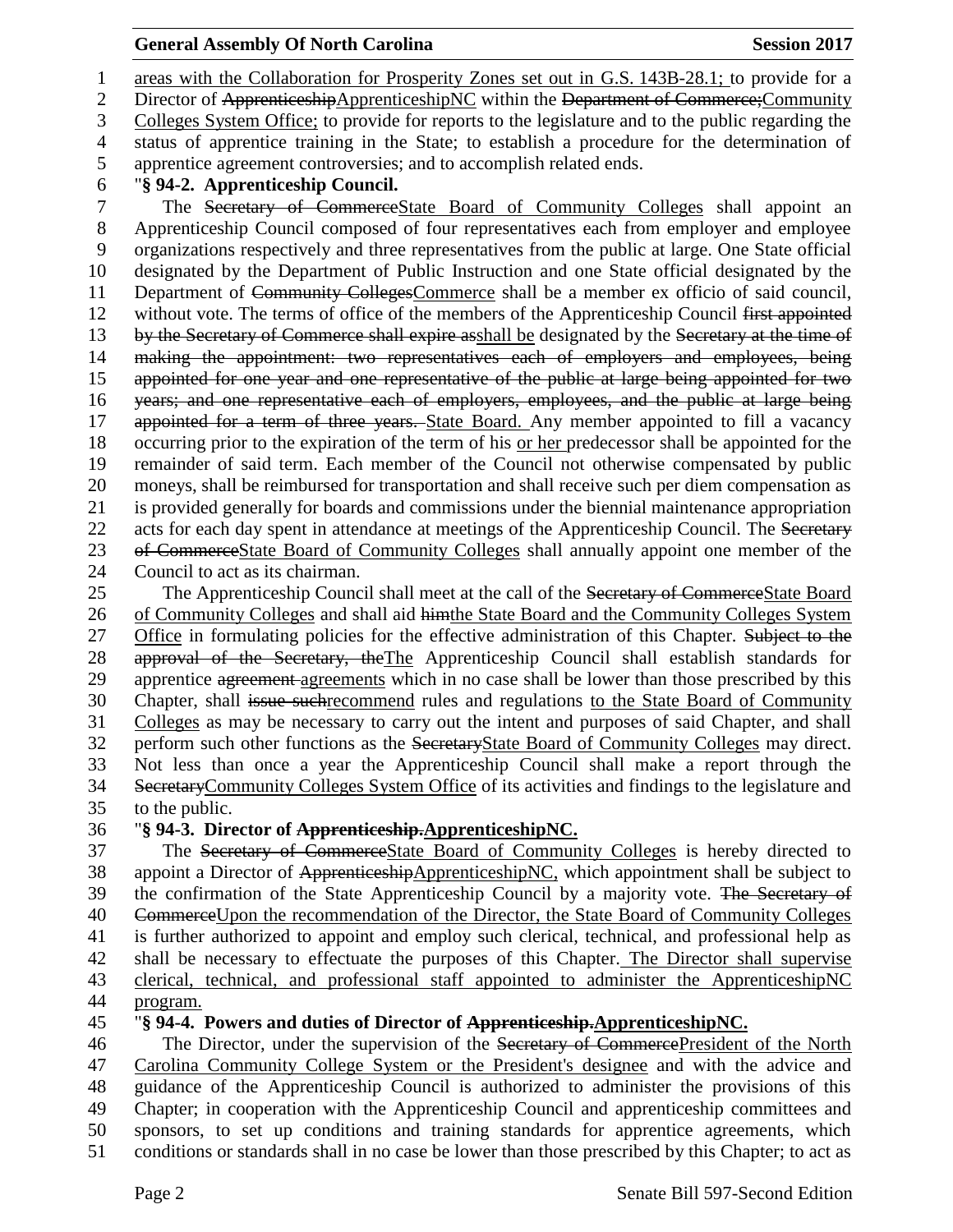accordance with the provisions of such agreement; to keep a record of apprentice agreements and their disposition; to issue certificates of completion of apprenticeship; and to perform such other duties as are necessary to carry out the intent of this Chapter, including other on-job training necessary for emergency and critical civilian production: Provided, that the administration and supervision of related and supplemental instruction for apprentices, coordination of instruction with job experiences, and the selection and training of teachers and coordinators for such instruction shall be the responsibility of State and local boards responsible for vocational education. "**§ 94-5. Apprenticeship committees and program sponsors.** (a) As used in this Chapter: (1) "Apprenticeship program" means a plan containing all terms and conditions for the qualification, recruitment, selection, employment, and training of apprentices, including such matters as the requirement for a written apprenticeship agreement. (2) "Apprenticeship agreement" means a written agreement between an apprentice and either his or her employer or an apprenticeship committee or sponsor acting as agent for employer(s), which agreement satisfies the 21 requirements of G.S. 94-7. (2a) "ApprenticeshipNC" means the statewide apprenticeship program administered by the Community Colleges System Office under this Chapter. (3) "Sponsor" means any person, firm, corporation, organization, association or committee operating an apprenticeship program and in whose name the apprenticeship program is approved. (4) "Employer" means any person, firm, corporation or organization employing an apprentice whether or not such person, firm, corporation or organization is a party to an apprenticeship agreement with the apprentice. (5) "Apprenticeship committee" means those persons designated by the sponsor, and approved by the Apprenticeship Council, to act for it in the administration of the apprenticeship program. A committee may be "joint," i.e., it is composed of an equal number of representatives of the employer(s) and of the employees represented by a bona fide collective bargaining agent(s) and has been established to conduct, operate or administer an apprenticeship program and enter into apprenticeship agreements with apprentices. A committee may be "unilateral" or "nonjoint" which shall mean a program sponsor in which employees or a bona fide collective bargaining agent is not a party. (b) An apprenticeship committee may be appointed by the Apprenticeship Council in any trade or group of trades in a city or trade area, whenever the apprentice training needs of such trade or group of trades justifies such establishment. (c) The function of the apprenticeship committee, or sponsor when there is no apprenticeship committee, shall be: to cooperate with school authorities in regard to the education of apprentices; in accordance with the standards set up by the apprenticeship committee for the same trade or group of trades, where such committee has been appointed, to work in an advisory capacity with employers and employees in matters regarding schedule of operations, application of wage rates, and working conditions for apprentices and to specify the number of apprentices which shall be employed locally in the trade under the apprenticeship agreements under this Chapter; and to adjust apprenticeship disputes, subject to the approval of the director; to ascertain the prevailing rate for journeymen in the city or trade area and specify

 secretary of the Apprenticeship Council; to approve for the Council if in his or her opinion approval is for the best interest of the apprenticeship any apprentice agreement which meets the standards established under this Chapter; to terminate or cancel any apprentice agreement in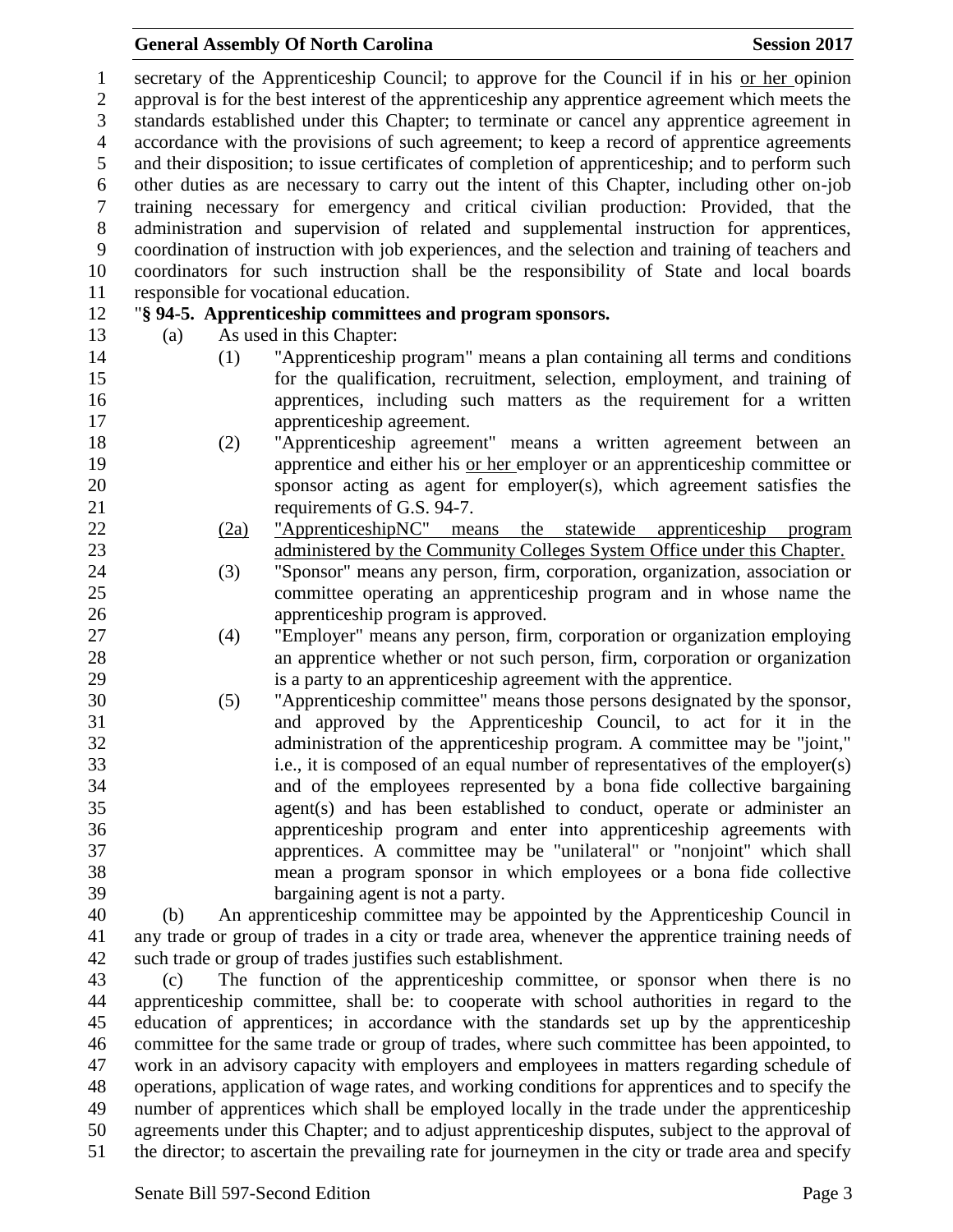the graduated scale of wages applicable to apprentices in such trade in such area; to ascertain employment needs in such trade or group of trades and specify the appropriate current ratio of apprentices to journeymen; and to make recommendations for the general good of apprentices engaged in the trade or trades represented by the committee. An apprenticeship committee may appoint a representative and delegate to such representative the authority for implementation and performance of any standards adopted by the committee pursuant to any of the aforementioned functions.

## "**§ 94-6. Definition of an apprentice.**

 The term "apprentice," as used herein, shall mean a person at least 16 years of age who is covered by a written apprenticeship agreement approved by the Apprenticeship Council, which apprenticeship agreement provides for not less than 2,000 hours of reasonably continuous employment for such person for his participation in an approved schedule of work experience and for organized, related supplemental instruction in technical subjects related to the trade. A minimum of 144 hours of related supplemental instruction for each year of apprenticeship is recommended. The required hours for apprenticeship agreements and the recommended hours for related supplemental instruction may be decreased or increased in accordance with standards adopted by the apprenticeship committee or sponsor, subject to approval of the 18 Secretary of Commerce. State Board of Community Colleges.

…

#### "**§ 94-9. Rotation of employment.**

 For the purpose of providing greater diversity of training or continuity of employment, any apprentice agreement made under this Chapter may in the discretion of the Director of 23 ApprenticeshipApprenticeshipNC be signed by an association of employers or an organization of employees instead of by an individual employer. In such a case, the apprentice agreement shall expressly provide that the association of employers or organization of employees does not assume the obligation of an employer but agrees to use its best endeavors to procure employment and training for such apprentice with one or more employers who will accept full responsibility, as herein provided, for all the terms and conditions of employment and training set forth in said agreement between the apprentice and employer association or employee organization during the period of each such employment. The apprentice agreement in such a case shall also expressly provide for the transfer of the apprentice, subject to the approval of the Director, to such employer or employers who shall sign in written agreement with the apprentice, and if the apprentice is a minor with his or her parent or guardian, as specified in G.S. 94-8, contracting to employ said apprentice for the whole or a definite part of the total period of apprenticeship under the terms and conditions of employment and training set forth in the said agreement entered into between the apprentice and employer association or employee organization.

## "**§ 94-10. Repealed by Session Laws 1945, c. 729, s. 2.**

## "**§ 94-11. Limitation.**

 Nothing in this Chapter or in any apprentice agreement approved under this Chapter shall operate to invalidate any apprenticeship provision in any collective agreement between employers and employees, setting up higher apprenticeship standards; provided, that none of the terms or provisions of this Chapter shall apply to any person, firm, corporation or crafts unless, until, and only so long as such person, firm, corporation or crafts voluntarily elects that the terms and provisions of this Chapter shall apply. Any person, firm, corporation or crafts terminating an apprenticeship agreement shall notify the Director of Apprenticeship.ApprenticeshipNC.

"**§ 94-12.** Repealed by Session Laws 2015-241, s. 15.13, effective July 1, 2015."

 **SECTION 4.** Notwithstanding G.S. 94-2, as amended by this act, the current members serving on the Apprenticeship Council as of July 1, 2017, shall serve the remainder of their terms. Thereafter, as terms expire, or when a vacancy occurs prior to the expiration of a